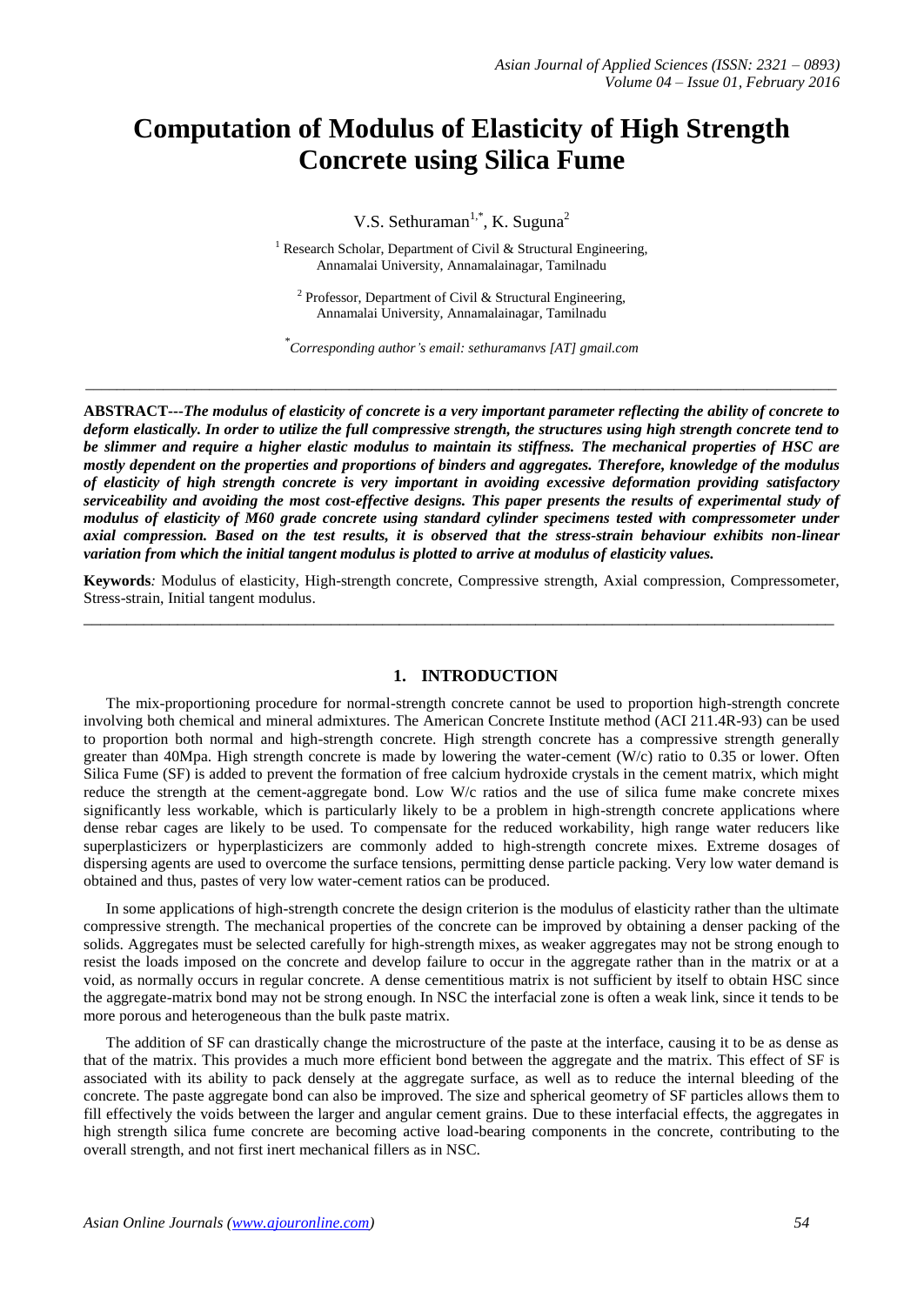Yaqub and Bukhari reported that smaller sizes (10 mm and 5mm) and rounded shape of coarse aggregates should be used to obtain the high strength concrete than other sizes and shape respectively. It is reported that to overcome the unfavorable effect on workability, higher percentage of super plasticizer would be used in silica fume concrete for higher percentage of cement replacement by silica fume. Katkhuda, Hanayneh and Shatarat experimented to observe the isolated effect of silica fume on compressive, flexural and tensile strengths on high strength lightweight concrete and showed that the compressive, flexural and tensile strengths enhanced with silica fume incorporation but the optimal replacement percentage is not invariable because it depends on the water–cementitious material (w/cm) ratio of the mix.

Shannag (2000) stated that the addition of 15% pozzolan and 15% SF to concrete resulted in a 26% increase of the 28-day compressive strength of concrete. For mixes with a w/c ratio of 0.35, the strength of the SF concrete was found to be higher than the strength of the concrete without SF. Toutanji and El-Korchi (1996) documented a test where 16 and 25% of cement used in the paste and mortar, measured by mass, was replaced by SF. Four different water/cement ratio mixes were tested: 0.22, 0.25, 0.28 and 0.31 with the proper addition of super plasticizer amount. Their results showed that the partial replacement of cement by SF increased the compressive strength of the paste.

Mostofinejad and Nozhati (2005) attempted to extract some experimental models to predict the modulus of elasticity of HSC. The maximum compressive strength of HSC was achieved by a 10% substitution of SF for cement when w/c ratio was 0.4 and by a 15% substitution of SF for cement when w/c ratio was 0.24 or 0.30. The optimum SF percentage that produced maximum modulus of elasticity is not necessarily equal to that for achieving the maximum compressive strength. Benefits of utilizing SF to the hydration in concrete reported by Langan et al.(2002) included substantial increase in compressive strength of concrete, reduction in the required cement content for specific target strength and durability increase for hardened concrete when added in paste containing 20% SF exhibited the highest strength.

# **2. MODULUS OF ELASTICITY**

Modulus of elasticity is one of the most important mechanical properties of concrete. Modulus of elasticity is defined as the ratio of normal stress to corresponding strain for tensile or compressive stresses below the proportional limit of a material. It is a key factor influencing the structural performance of reinforced concrete structures and is particularly important as a design parameter in predicting the deformation of tall buildings.

The modulus of elasticity of concrete is largely governed by the properties of the coarse aggregate. Increasing the size of coarse aggregates or using stiffer coarse aggregates with a higher modulus of elasticity increases the modulus of elasticity of the concrete. Being a composite material composed of paste and aggregate, the modulus of elasticity of concrete in compression is closely related to the mechanical properties of the paste relative to that of the aggregate particles. As the elastic moduli of paste and aggregate particles approach each other, the resulting concrete tends to exhibit a more linear stress-strain relationship and increased brittleness.

## **3. MIX PROPORTIONING**

In this experimental study the mixes of concrete were intended as per the guidelines specified in ACI 211.4R-93 though some restriction is mandatory by restricting the amount of cementitious material content and is equal to 450  $\text{kg/m}^3$ . Table 1. shows the mix proportions of concrete.

| Grade of Concrete                       | $M_{60}$         |                            |
|-----------------------------------------|------------------|----------------------------|
| Water cement ratio                      | 0.36             | <b>ACI 211.4R</b>          |
|                                         |                  | IS 456-2000 Table 5        |
| Cement                                  | $450$ Kg         | OPC 43 grade, IS 8112-1989 |
| Fine Aggregate                          | $730$ Kg         | IS 383-1970                |
| Coarse Aggregate                        |                  |                            |
| 20 <sub>mm</sub>                        | 680 kg           | IS 383-1970                |
| 12mm                                    | $450 \text{ kg}$ |                            |
| Water                                   | 160 Litre        |                            |
| Mineral Admixture                       | 36 Kg            | IS 456-2000 Cl, 5.2.1.2    |
| Silica Fume $@$ 8% by weight of cement  |                  | $(5 \text{ to } 10\%)$     |
| Chemical Admixture                      | 4.5 Litre        | IS 456-2000, Cl, 10.3.3    |
| Hyper Plasticizer- CLASSIC SUPERFLOW PC |                  | $(0.5 \text{ to } 2\%)$    |
| 8860 @ 1% by weight of cement           |                  |                            |
| Design Mix Proportions                  | 1:1.62:2.51      | <b>ACI 211.4R</b>          |

### **Table 1: Results of Mix Design**

*Asian Online Journals (www.ajouronline.com) 55*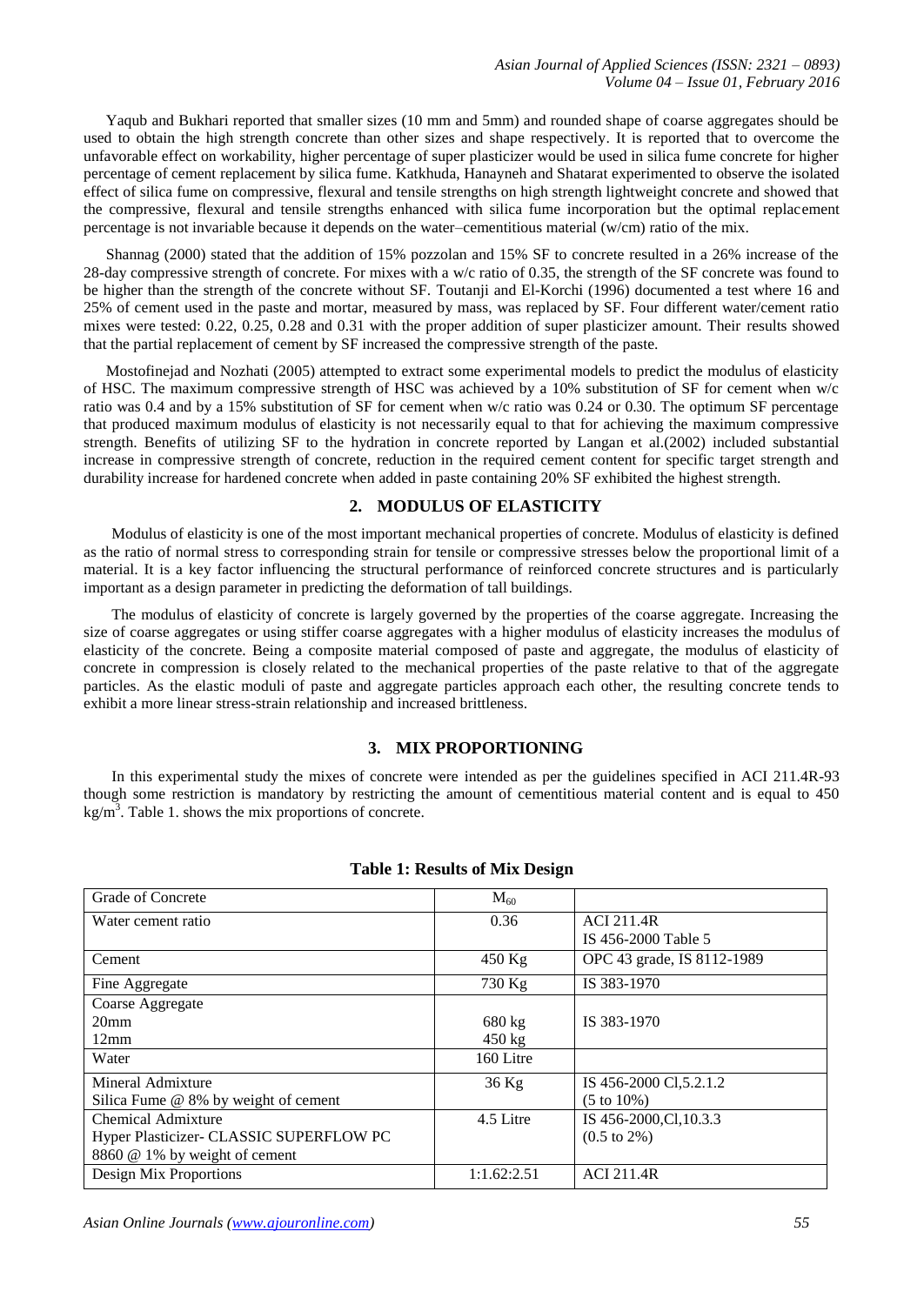# **4. EXPERIMENTAL PROGRAMME**

# *4.1 Materials*

In this experiment for development of the workability of concrete, hyperplasticizer CLASSIC SUPERFLO PC8860 with base as polycarboxylate ether polymer in compliance to IS: 9103-1999 and ASTM C494 type B,D & G was used. CLASSIC SUPERFLO PC8860 was specially formulated to report high range of water reductions upto 40% without losing workability or to turn out high quality concrete of lesser permeability. The properties of hyperplasticizer are shown in Table 2.

**Table 2: Properties of Chemical Admixture - Hyper Plasticizer**

| Hyper Plasticizer (HP) – CLASSIC SUPERFLO PC 8860 |                                    |                                                     |  |
|---------------------------------------------------|------------------------------------|-----------------------------------------------------|--|
| e                                                 |                                    |                                                     |  |
|                                                   | Base                               | Polycarboxylate ether polymer                       |  |
| 2                                                 | Appearance                         | Amber coloured liquid                               |  |
| 3                                                 | Specific Gravity                   | $1.15 \pm 0.01$                                     |  |
| 4                                                 | pH value                           | $7 + 1$                                             |  |
| 5                                                 | Solid content                      | 45%                                                 |  |
| 6                                                 | Chloride content                   | Nil (BS:5075)                                       |  |
| 7                                                 | Solubility                         | Water Soluble                                       |  |
| 8                                                 | Dosage                             | 400 to 1200ml per 100kg Cement                      |  |
|                                                   |                                    | $(0.4 \text{ to } 1.2\% \text{ [V/W]})$             |  |
| 9                                                 | Particle size                      | $0.25$ to 0.35 micrometers ( $\mu$ m)               |  |
| 10                                                | Water reduction in concrete        | Upto $40\%$                                         |  |
| 11                                                | Gives high slump with W/c ratio    | $< 30\%$                                            |  |
| 12                                                | Slump retention(maintain fluidity) | About 4 hours at $35^{\circ}$ C                     |  |
| 13                                                | Conforming to Standards            | IS 456:2000 (cl: 10.3.3), IS: 9103-1999, ASTM C 494 |  |
|                                                   |                                    | Type B, Type D and Type G.                          |  |

Finely divided mineral admixtures like silica fume were widely used in HSC. Silica fume is a by-product of the melting process used to produce silicon metal and ferro silicon alloys. Because of its spherical shape, extreme fineness and high silica content, silica fume is a most effective pozzolonic material. The silica fume reacts pozzolonically with the lime during the hydration of cement to form the stable cementitious compound Calcium Silicate Hydrate (CSH).

Silica fume improves compressive strength, bond strength and abrasion resistance. It reduces permeability and therefore protects reinforcing steel from corrosion. It also combines with calcium hydroxide during hydration of cement to improve concrete durability. As micro filler, the extreme fineness of the silica fume helps to fill the microscopic voids between cement particles thereby reducing permeability and improving the paste to aggregate bonding. The properties of silica fume are given in Table 3.

|                | Mineral Admixture - SILICA FUME (SF)     |                                                                                                          |  |  |  |
|----------------|------------------------------------------|----------------------------------------------------------------------------------------------------------|--|--|--|
|                | Type of material                         | Amorphous (Non-crystalline material). $SiO2$ ranging<br>from 85 to 98%.                                  |  |  |  |
| 2              | Obtained as by-product in manufacture of | Silicon, ferrosilicon, quartz and carbon in electric arc<br>furnace.                                     |  |  |  |
| 3              | Reactive material content                | Silicon dioxide $(SiO2)$                                                                                 |  |  |  |
| $\overline{4}$ | Additional material content              | Trace elements                                                                                           |  |  |  |
| 5              | Particle size                            | 95 % < 1 micrometer ( $\mu$ m). Approximately 100 times<br>smaller than average cement particle          |  |  |  |
| 6              | Particle shape                           | Spherical                                                                                                |  |  |  |
| 7              | Bulk density                             | $\frac{130 \text{ to } 430 \text{ kg/m}^3}{2}$ (as produced)<br>480 to 720 kg/m <sup>3</sup> (densified) |  |  |  |
| 8              | Specific gravity                         | 2.2                                                                                                      |  |  |  |
| 9              | Specific surface                         | 15,000 to 30,000 m <sup>2</sup> /kg                                                                      |  |  |  |
| 10             | Dosage                                   | 5 to 10 % of cement content of a mix                                                                     |  |  |  |
| 11             | Conforming to standards                  | IS 456:2000(cl: 5.2.1.2), ACI 234R-96, ASTM C 1240,<br>ASTM C 618, AASHTO<br>M 307                       |  |  |  |

# **Table 3: Properties of Mineral Admixture**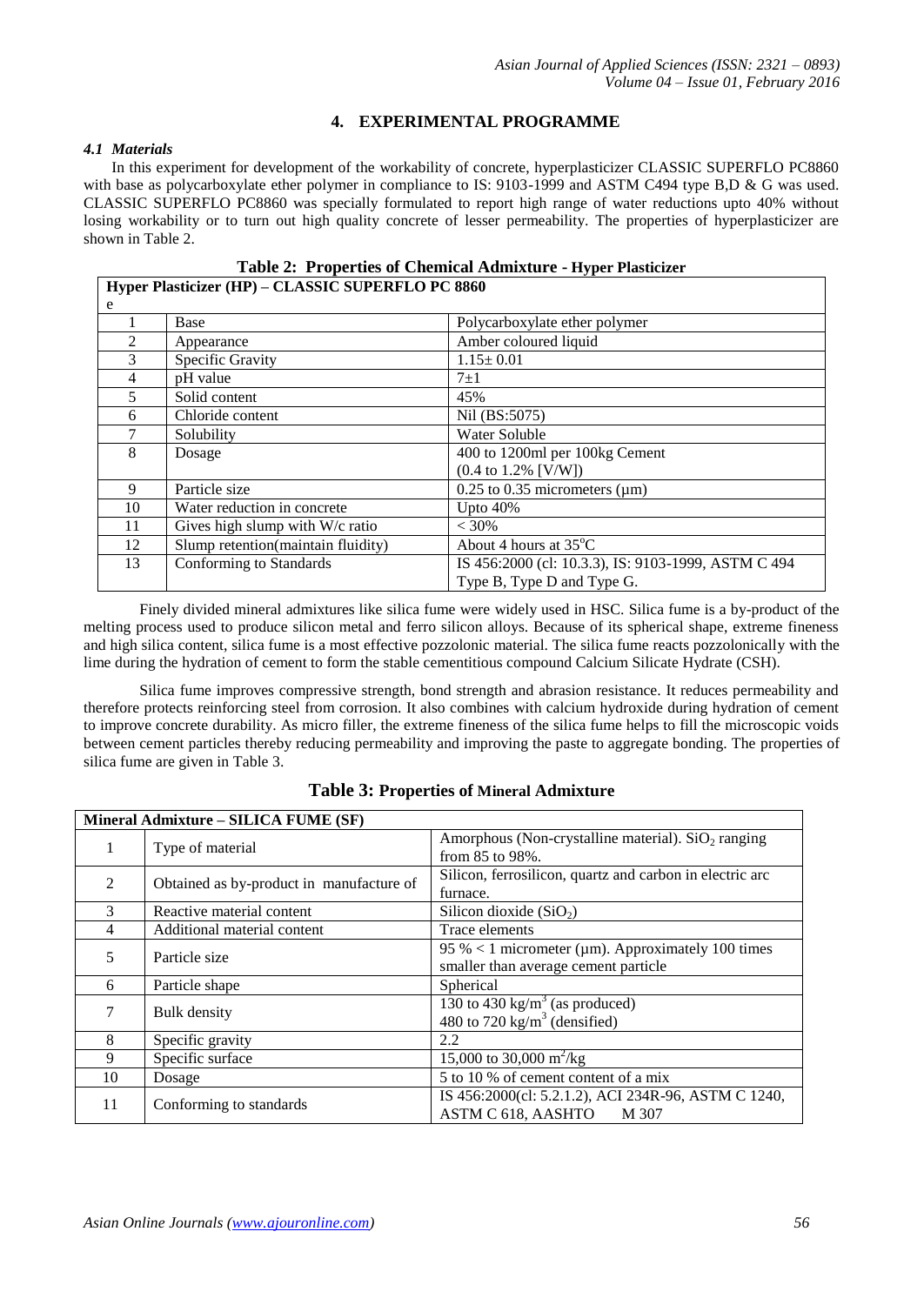#### *4.2 Workability*

To measure the mobility or flowability of concrete, slump test was carried out and measured in quantitative terms. Several factors affect the workability of concrete. They relate to the properties of aggregates, cement, water and entrapped air. Workability was mainly affected by aggregates. The properties of aggregates that affect workability include their maximum size, grading type, shape and texture.

The workability of concrete when added with silica fume found to be decreased. By the addition of hyperplasticizer @1% by weight of cementitious material, the workability was improved and a maximum slump of 85mm was achieved.

#### *4.2 Test conducted*

The modulus of elasticity was determined by subjecting the cylinder specimen to uniaxial compression and measuring the deformations using dial gauge fixed between the guage length of 200mm as shown in Figure 2. The test was conducted using compressometer as per IS 516-1959. The cylinder specimens of standard size 300mm height and 150 diameter were placed on CTM of 2000kN capacity without eccentricity and uniform load was applied till the target load failure of the cylinder. The target load and deflection were noted. The deflection readings are calculated in the form of strain through change in length. Dial guage readings divided by guage length will give the strain and load applied divided by area of cross-section of cylinder will give the stress.

For finding Young's modulus of concrete, the deformation of various loads was observed and the results were plotted graphically against the stress. In the stress-strain curves, tangent was plotted and modulus of elasticity was determined from the slope of the initial tangent modulus.

| Diameter of the cylinder, D | $=150$ mm                 |
|-----------------------------|---------------------------|
| Height of the cylinder, H   | $=300$ mm                 |
| Cross-sectional area, A     | $= 17671$ mm <sup>2</sup> |
| Capacity of CTM             | $= 2000kN$                |



**Figure 2. Compression Test of Cylinder Specimens**

#### **5. RESULTS AND DISCUSSIONS**

The modulus of elasticity of concrete is generally related to compressive strength. The modulus of concrete under static loading conditions is generally known as its static modulus. The value of the static modulus (E) for concrete is determined on the basis of the uniaxial stress-strain curve obtained from a standard test cylinder. The stress-strain behaviour of HSC depends on material parameters such as aggregate type and experimental parameters that include age at testing, strain rate and interaction between specimen and testing machine. The stress-strain characteristics of concrete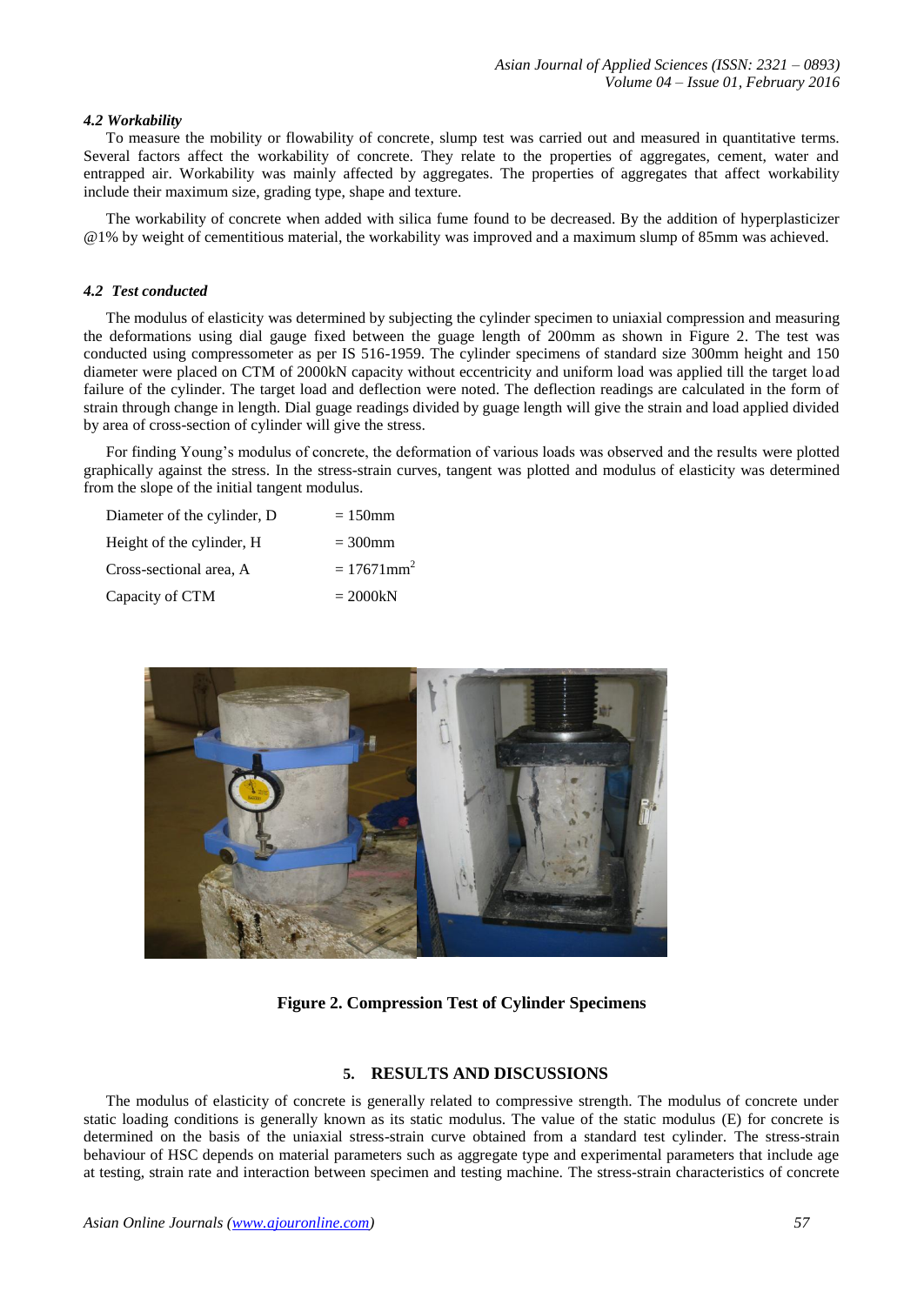are non-linear from the beginning. The initial tangent to the stress-strain curve is regarded as the initial tangent modulus. The modulus of elasticity is determined from the slope (dy/dx) of initial tangent drawn. The modulus of elasticity varies with the load level, as well as with the rate of loading as shown in Table 4 to 6. The corresponding stress-strain behavior is shown in Figure 3 to 5.

| Load     | Deflection | Strain       | <b>Stress</b> | Modulus of<br>Elasticity (E) |
|----------|------------|--------------|---------------|------------------------------|
| kN       | mm         | mm/mm        | $N/mm^2$      | $N/mm^2$                     |
| $\theta$ | $\theta$   | $0.0E + 00$  | $\theta$      | $\theta$                     |
| 50       | 0.01       | $4.9E - 0.5$ | 2.83          | $5.80E + 04$                 |
| 100      | 0.03       | 1.5E-04      | 5.66          | $3.87E + 04$                 |
| 150      | 0.04       | $2.0E-04$    | 8.49          | $4.35E + 04$                 |
| 200      | 0.05       | 2.4E-04      | 11.32         | $4.64E + 04$                 |
| 250      | 0.06       | 2.9E-04      | 14.15         | $4.83E + 04$                 |
| 300      | 0.08       | 3.9E-04      | 16.98         | $4.35E + 04$                 |
| 350      | 0.11       | 5.4E-04      | 19.81         | $3.69E + 04$                 |
| 400      | 0.13       | 6.3E-04      | 22.64         | $3.57E + 04$                 |
| 450      | 0.16       | 7.8E-04      | 25.46         | $3.26E + 04$                 |
| 500      | 0.19       | 9.3E-04      | 28.29         | $3.05E + 04$                 |
| 550      | 0.22       | 1.1E-03      | 31.12         | $2.90E + 04$                 |
| 600      | 0.26       | 1.3E-03      | 33.95         | $2.68E + 04$                 |
| 650      | 0.3        | 1.5E-03      | 36.78         | $2.51E + 04$                 |
| 700      | 0.35       | 1.7E-03      | 39.61         | $2.32E + 04$                 |
| 750      | 0.39       | 1.90E-03     | 42.44         | $2.23E + 04$                 |
| 800      | 0.42       | 2.05E-03     | 45.27         | $2.21E + 04$                 |
| 850      | 0.48       | 2.34E-03     | 48.10         | $2.05E + 04$                 |
| 900      | 0.56       | 2.73E-03     | 50.93         | $1.86E + 04$                 |
| 950      | 0.62       | 3.02E-03     | 53.76         | $1.78E + 04$                 |

# **Table 4. Test Results of Specimen-1**



**Figure 3. Stress-Strain behavior for Specimen-1**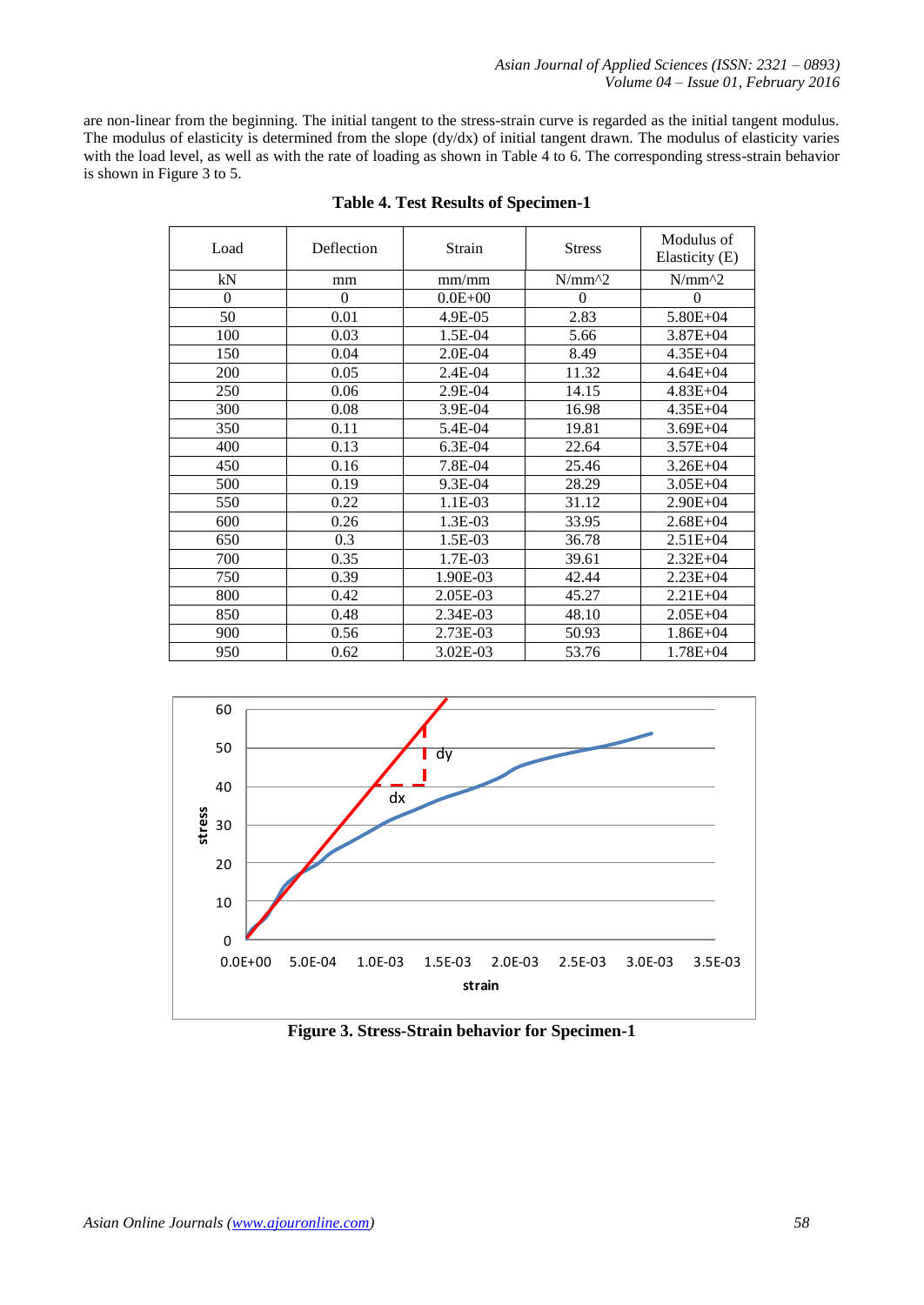| Load     | Deflection<br>$\mathbf{I}$ | Strain      | <b>Stress</b> | Modulus of<br>Elasticity (E) |
|----------|----------------------------|-------------|---------------|------------------------------|
| kN       | mm                         | mm/mm       | $N/mm^2$      | $N/mm^2$                     |
| $\theta$ | $\theta$                   | $0.0E + 00$ | $\theta$      | $\theta$                     |
| 50       | 0.01                       | 4.9E-05     | 2.83          | $5.80E + 04$                 |
| 100      | 0.02                       | 9.8E-05     | 5.66          | $5.80E + 04$                 |
| 150      | 0.04                       | $2.0E-04$   | 8.49          | $4.35E + 04$                 |
| 200      | 0.05                       | 2.4E-04     | 11.32         | $4.64E + 04$                 |
| 250      | 0.06                       | 2.9E-04     | 14.15         | $4.83E + 04$                 |
| 300      | 0.08                       | 3.9E-04     | 16.98         | $4.35E + 04$                 |
| 350      | 0.1                        | 4.9E-04     | 19.81         | $4.06E + 04$                 |
| 400      | 0.13                       | 6.3E-04     | 22.64         | $3.57E + 04$                 |
| 450      | 0.15                       | $7.3E-04$   | 25.46         | $3.48E + 04$                 |
| 500      | 0.18                       | 8.8E-04     | 28.29         | $3.22E + 04$                 |
| 550      | 0.22                       | 1.1E-03     | 31.12         | $2.90E + 04$                 |
| 600      | 0.25                       | $1.2E-03$   | 33.95         | $2.78E + 04$                 |
| 650      | 0.29                       | 1.4E-03     | 36.78         | $2.60E + 04$                 |
| 700      | 0.33                       | $1.6E-03$   | 39.61         | $2.46E + 04$                 |
| 750      | 0.38                       | 1.85E-03    | 42.44         | $2.29E + 04$                 |
| 800      | 0.42                       | 2.05E-03    | 45.27         | $2.21E + 04$                 |
| 850      | 0.46                       | 2.24E-03    | 48.10         | $2.14E + 04$                 |
| 900      | 0.5                        | 2.44E-03    | 50.93         | $2.09E + 04$                 |
| 930      | 0.58                       | 2.83E-03    | 52.63         | $1.86E + 04$                 |

# **Table 5. Test Results of Specimen-2**



**Figure 4. Stress-Strain behavior for Specimen-2**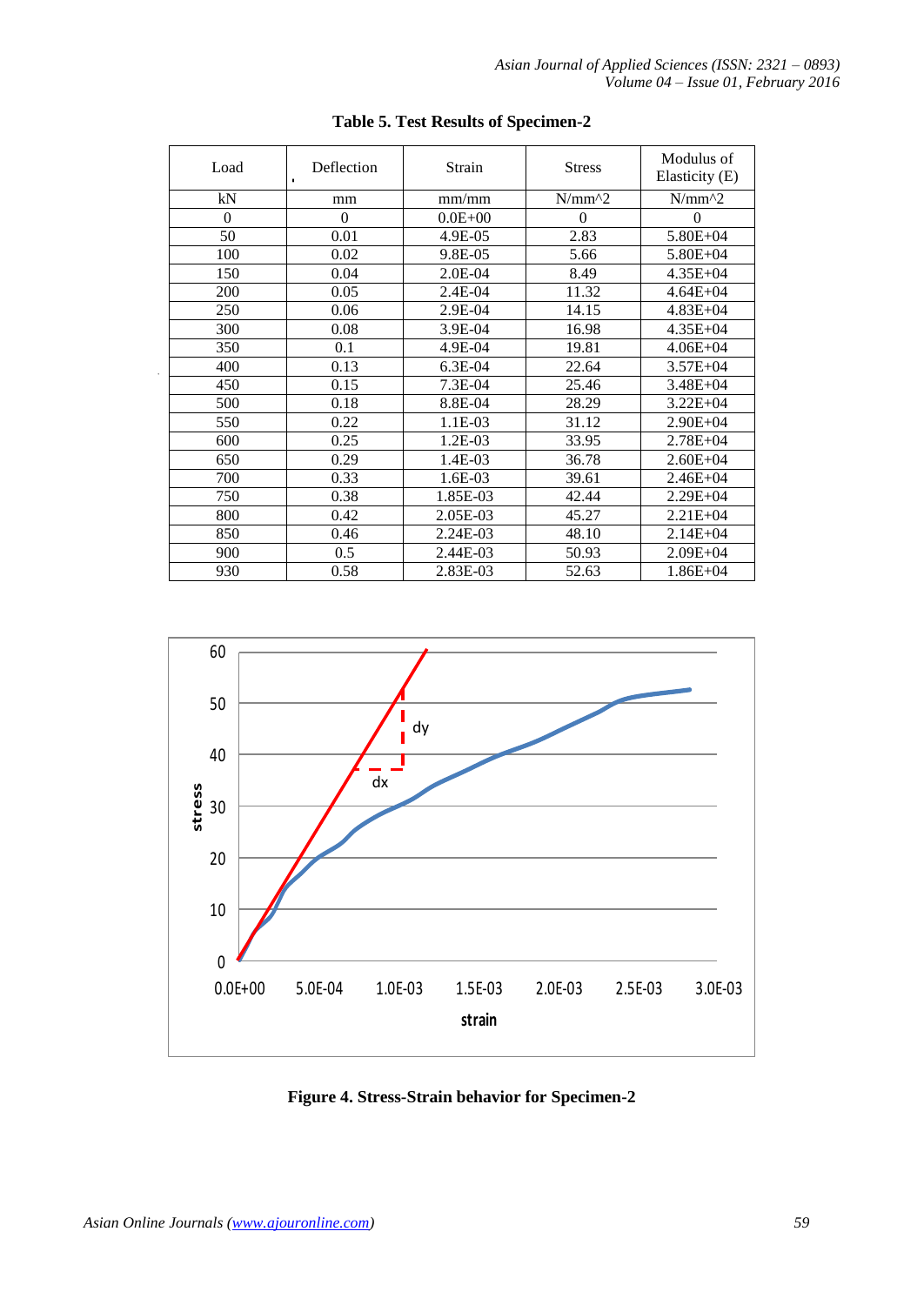| Load     | Deflection | Strain      | <b>Stress</b> | Modulus of<br>Elasticity (E) |
|----------|------------|-------------|---------------|------------------------------|
| kN       | mm         | mm/mm       | $N/mm^2$      | $N/mm^2$                     |
| $\Omega$ | $\Omega$   | $0.0E + 00$ | $\theta$      | $\theta$                     |
| 50       | 0.01       | 4.9E-05     | 2.83          | 5.80E+04                     |
| 100      | 0.03       | 1.5E-04     | 5.66          | $3.87E + 04$                 |
| 150      | 0.04       | $2.0E-04$   | 8.49          | $4.35E + 04$                 |
| 200      | 0.05       | $2.4E-04$   | 11.32         | $4.64E + 04$                 |
| 250      | 0.06       | 2.9E-04     | 14.15         | $4.83E + 04$                 |
| 300      | 0.08       | 3.9E-04     | 16.98         | $4.35E + 04$                 |
| 350      | 0.11       | 5.4E-04     | 19.81         | $3.69E + 04$                 |
| 400      | 0.13       | 6.3E-04     | 22.64         | $3.57E + 04$                 |
| 450      | 0.16       | 7.8E-04     | 25.46         | $3.26E + 04$                 |
| 500      | 0.18       | 8.8E-04     | 28.29         | $3.22E + 04$                 |
| 550      | 0.22       | 1.1E-03     | 31.12         | $2.90E + 04$                 |
| 600      | 0.26       | 1.3E-03     | 33.95         | $2.68E + 04$                 |
| 650      | 0.31       | 1.5E-03     | 36.78         | $2.43E + 04$                 |
| 700      | 0.35       | 1.7E-03     | 39.61         | $2.32E + 04$                 |
| 750      | 0.39       | 1.90E-03    | 42.44         | $2.23E + 04$                 |
| 800      | 0.43       | 2.10E-03    | 45.27         | $2.16E + 04$                 |
| 850      | 0.48       | 2.34E-03    | 48.10         | $2.05E + 04$                 |
| 900      | 0.56       | 2.73E-03    | 50.93         | $1.86E + 04$                 |
| 940      | 0.6        | 2.93E-03    | 53.19         | $1.82E + 04$                 |

**Table 6. Test Results of Specimen-3**



**Figure 5. Stress-Strain behavior for Specimen-3**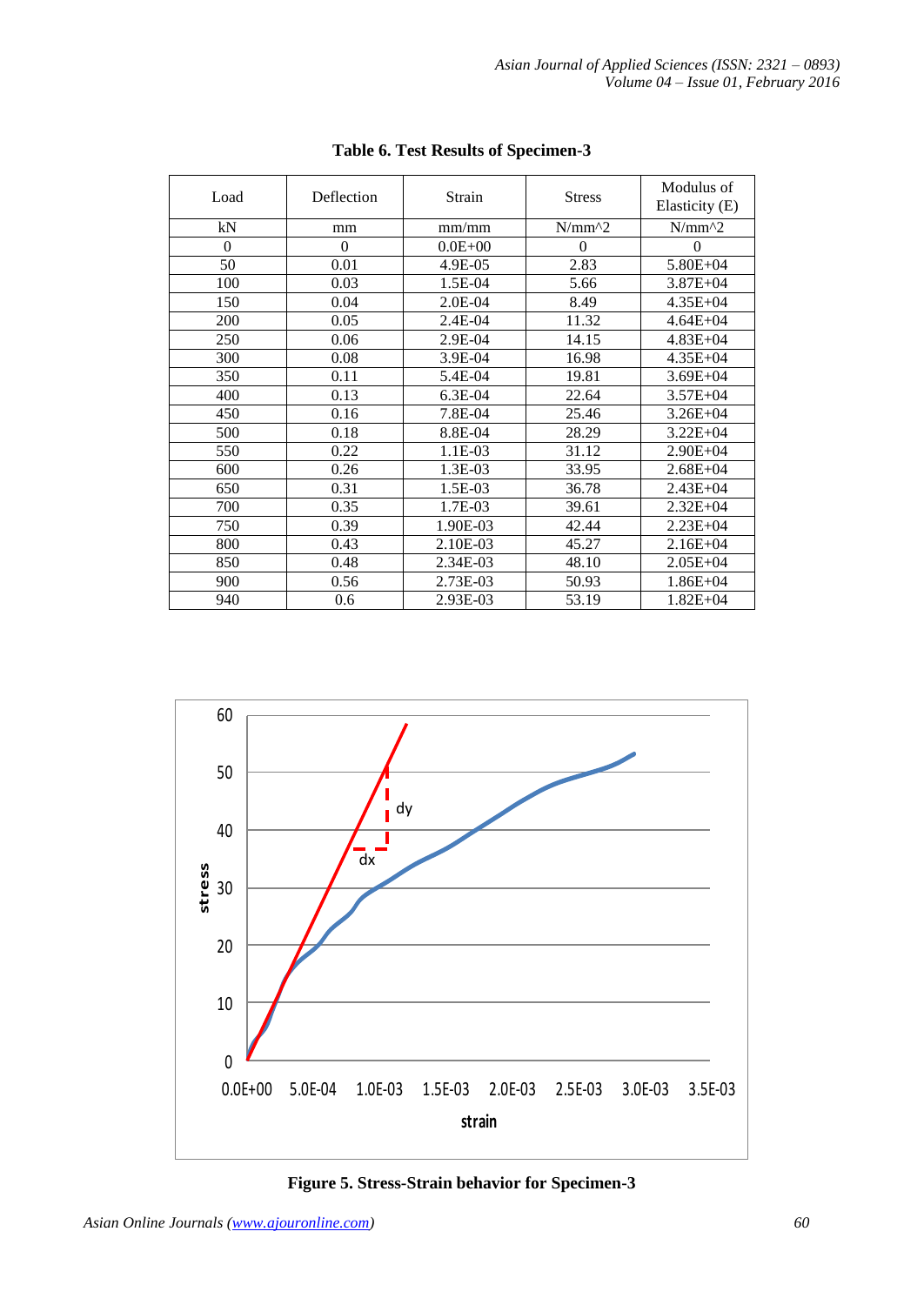From the above stress-strain curves, taking slope (dy/dx) from the initial tangent modulus plotted, the values for modulus of elasticity are determined and tabulated in Table 7.

| Tuble ", habumub of Enublicity" of Decembers |                                                |                                                        |  |
|----------------------------------------------|------------------------------------------------|--------------------------------------------------------|--|
| Specimen No.                                 | Modulus of Elasticity<br>E(N/mm <sup>2</sup> ) | Average Modulus of Elasticity<br>E(N/mm <sup>2</sup> ) |  |
|                                              | 34. $21x10^3$                                  |                                                        |  |
|                                              | 33.82 $x10^3$<br>$34.39x10^3$                  |                                                        |  |
|                                              | 35.13 $x10^3$                                  |                                                        |  |

**Table 7. Modulus of Elasticity of Specimens**

From the above test results of the 3 specimens, it was observed that the stress-strain variation is non-linear. The modulus of elasticity E of specimen ranges from 33 to 35 MPa which is correlated with the theoretical modulus of elasticity E=38.73 $x10^3$  N/mm<sup>2</sup> as per IS 456-2000.

# **6. CONCLUSION**

Based on the results presented, the following conclusions are drawn:

\* The properties of concrete, compressive strength (cylinder) and modulus of elasticity increases by addition of silica fume at 8%.

\* For the mix proportion of 1:1.62:2.51 and with a w/c ratio of 0.36 along with the addition of 1% hyperplasticizer a desirable slump of 85mm has been achieved.

\* The stress-strain relationship for the high-strength concrete indicates a non-linear variation which gives an average modulus of elasticity value as  $34.39 \times 10^3$  N/mm<sup>2</sup>

### **7. REFERENCES**

- [1] IS: 456-2000, "Indian Standard Code of Practice for Plain and Reinforced Concrete", ISI, New Delhi.
- [2] IS: 516-2004, "Methods for Tests for Strength of Concrete", ISI, New Delhi.
- [3] IS: 10262-1982, "Recommended guidelines for concrete mix design", ISI, New Delhi.
- [4] IS: 383-1970, "Indian standards specification for coarse and fine aggregates from natural sources for concrete", Bureau of Indian Standards, New Delhi
- [5] "ACI 363 R State-of-the-art Report on High Strength Concrete", January 1-1992.
- [6] ACI 211.4R-93Guide for Selecting Proportions for High Strength Concrete with Portland Cement and Fly Ash", 1998.
- [7] ACI (2010). "Report on high strength concrete." Report ACI 363R-10, Farmington Hills, MI, American Concrete Institute.
- [8] ACI (2011). "Building code requirements for structural concrete and commentary." Report ACI 318-11, American Concrete Institute, USA.
- [9] BS 1881: Part 121:1983," Testing concrete Method for determination of static modulus of elasticity in compression".
- [10] ASTM C 469-94" Standard Test Method for Static Modulus of Elasticity and Poisson's Ratio of Concrete in Compression"
- [11] Shetty, M. S., "Concrete Technology Theory and Practices", Reprint 2008.
- [12] Santhakumar, A. R., "Concrete Technology".
- [13] Yaqub, M. and Bukhari, Imran, "Development of Mix Design for High Strength Concrete", 31st conference on OUR WORLD IN CONCRETE AND STRUCTURE, 16-17 August 2006, Singapore
- [14] Carrasquillo, R. L., Nilson, A. H., and Slate, F. O. (1981). "Properties of high-strength concrete subject to shortterm loads." *Journal of the American Concrete Institute*, 78(3), 171-178.